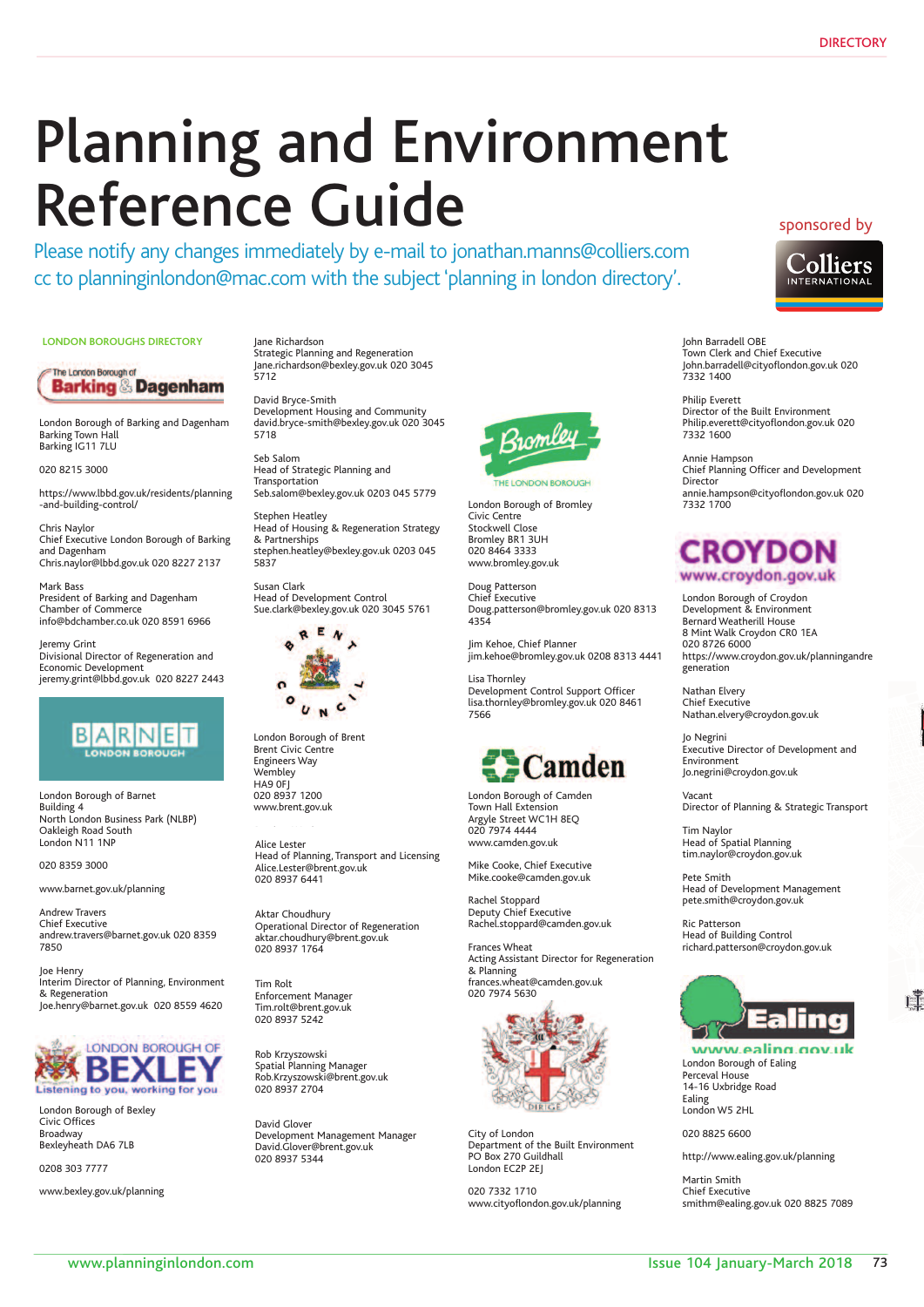Lucy Taylor Director of Regeneration and Planning Policy taylorl@ealing.gov.uk 020 8825 9036

Noel Rutherford Director of Built Environment rutherfordn@ealing.gov.uk 020 8825 6639

Pat Hayes Executive Director Regeneration & Housing hayesp@ealing.gov.uk 020 8825 8280 London Borough of Enfield



PO Box Civic Centre, Silver Street Enfield EN1 3XE 020 8379 4419 http://www.enfield.gov.uk/planning

Rob Leak Chief Executive Chief.executive@enfield.gov.uk 020 8379 3902

Joanne Woodward Head of Planning Policy Joanne.woodward@enfield.gov.uk 020 8379 3881

Bob Griffiths Assistant Director Planning, Highways & Transportation Bob.griffiths@enfield.gov.uk 020 8379 3676

Andy Higham Head of Development Management Andy.higham@enfield.gov.uk 020 8379 3848

Sharon Davidson Planning Decisions Manager Sharon.davidson@enfield.gov.uk 020 8379 3841

David B Taylor Transportation Planning David.b.taylor@enfield.gov.uk 020 8379 3576



Royal Borough of Greenwich Council The Woolwich Centre 35 Wellington Street London SE18 6HQ 0208 921 6426 http://www.royalgreenwich.gov.uk/planning

John Comber Chief Executive John.comber@greenwich.gov.uk 020 8921 6426

Pippa Hack (Acting) Director of Regeneration, Enterprise and Skills Pippa.hack@greenwich.gov.uk 020 8921 5519

Mike Hows Assistant Director of Planning mike.hows@greenwich.gov.uk 020 8921 5363

Tim Jackson Assistant Director of Transportation

Tim.jackson@greenwich.gov.uk 020 8921 5463

Sue Sewell Head of Democratic Services sue.sewell@greenwich.gov.uk 0208 921 5670

Andrew Parker Planning Manager (Major Developments) Andrew.parker@greenwich.gov.uk 020 8921 5875

# H Hackney

London Borough of Hackney Environment and Planning Hackney Service Centre 1 Hillman Street E8 1DY 020 8356 8062 http://www.hackney.gov.uk/planning

Tim Shields Chief Executive tim.shields@hackney.gov.uk 020 8356 3201

John Allen Assistant Director of Planning and Regulatory Services john.allen@hackney.gov.uk 020 8356 8134

Randall Macdonald Head of Spatial Planning 020 8356 8051

Femi Nwanze Head of Development Management femi.nwanze@hackney.gov.uk 020 8356 8061

Zoe Collins Head of Regeneration Delivery & Strategic Partnership Zoe.Collins@Hackney.gov.uk



London Borough of Hammersmith & Fulham

Hammersmith Town Hall Extension King Street London W6 9JU 020 8748 3020 http://www.lbhf.gov.uk/planning

Nigel Pallace Chief Executive nigel.pallace@lbhf.gov.uk 020 8753 3000

Juliemma McLoughlin Director for Planning juliemma.mcloughlin@lbhf.gov.uk 020 8753  $3565$ 

Pat Cox Head of Policy & Spatial Planning Pat.cox@lbhf.gov.uk 020 8753 5773

John Finlayson Head of Planning Regeneration John.finlayson@lbhf.gov.uk 020 8753 6743

Ellen Whitchurch Head of Development Management ellen.whitchurch@lbhf.gov.uk 020 8753 3484

Matin Miah Head of Regeneration & Development matin.miah@lbhf.gov.uk 0208 753 3482



London Borough of Haringey Level 6 River Park House 225 High Road Wood Green London N22 8HQ

020 8489 1400 http://www.haringey.gov.uk/planning

Nick Walkley Chief Executive nick.walkley@haringey.gov.uk 020 8489 2648

Lyn Garner Director of Regeneration, Planning and Development lyn.garner@haringey.gov.uk 020 8489 4523

Stephen Kelly Assistant Director for Planning stephen.kelly@haringey.gov.uk

Dan Hawthorn Assistant Director for Regeneration Dan.hawthorn@haringey.gov.uk 020 8489 5678



London Borough of Harrow PO Box 37 Civic Centre, Station Road Harrow HA1 2UY

020 8863 5611 www.harrow.gov.uk/planning

Michael Lockwood Chief Executive leaders.appointments@harrow.gov.uk 020 8863 5611

Caroline Bruce Corporate Director-Environment & **Enterprise** caroline.bruce@harrow.gov.uk 020 8416 8628

Paul Nichols Divisional Director of Planning



London Borough of Havering Town Hall, Main Road Romford RM1 3BD

01708 433100 https://www.havering.gov.uk/planning

Cheryl Coppell Chief Executive cheryl.coppell@havering.gov.uk 01708 432062

Andrew Blake-Herbert Group Director for Community and Resources (Deputy Chief Executive) Andrew.blakeherbert@havering.gov.uk

Helen Oakerbee

Planning Control Manager helen.oakerbee@havering.gov.uk 01708 432800

Simon Thelwell Planning Control Manager (Projects and Compliance) simon.thelwell@havering.gov.uk 01708 432685

Martyn Thomas Development & Transport Planning Manager martyn.thomas@havering.gov.uk 01708 432845



Civic Centre, High Street Uxbridge UB8 1UW

01895 250111 www.hillingdon.gov.uk/planning

Jean Palmer OBE Deputy Chief Executive and Corporate Director Residents Services jean.palmer@hillingdon.gov.uk 0189 5250622

Nigel Dicker Deputy Director of Residents Services Ndicker@hillingdon.gov.uk 01895 250566

James Rodger Head of Planning and Enforcement james.rodger@hillingdon.gov.uk 01895 250230

Jales Tippell Deputy Director Policy, Highways and Community Engagement jales.tippell@hillingdon.gov.uk 01895 250230

# *'* **Hounslow Council**

London Borough of Hounslow Civic Centre Lampton Road Hounslow TW3 4DN

020 8583 5555

http://www.hounslow.gov.uk/planning

Mary Harpley Chief Executive mary.harpley@hounslow.gov.uk 020 8583 2012

Brendon Walsh Director of Regeneration, Economic Development and Environment brendon.walsh@hounslow.gov.uk 020 8583 5331

Marilyn Smith Head of Development Management Marilyn.smith@hounslow.gov.uk 020 8583 4994

Ian Rae Head of Regeneration & Spatial Planning ian.rae@hounslow.gov.uk 020 8583 2561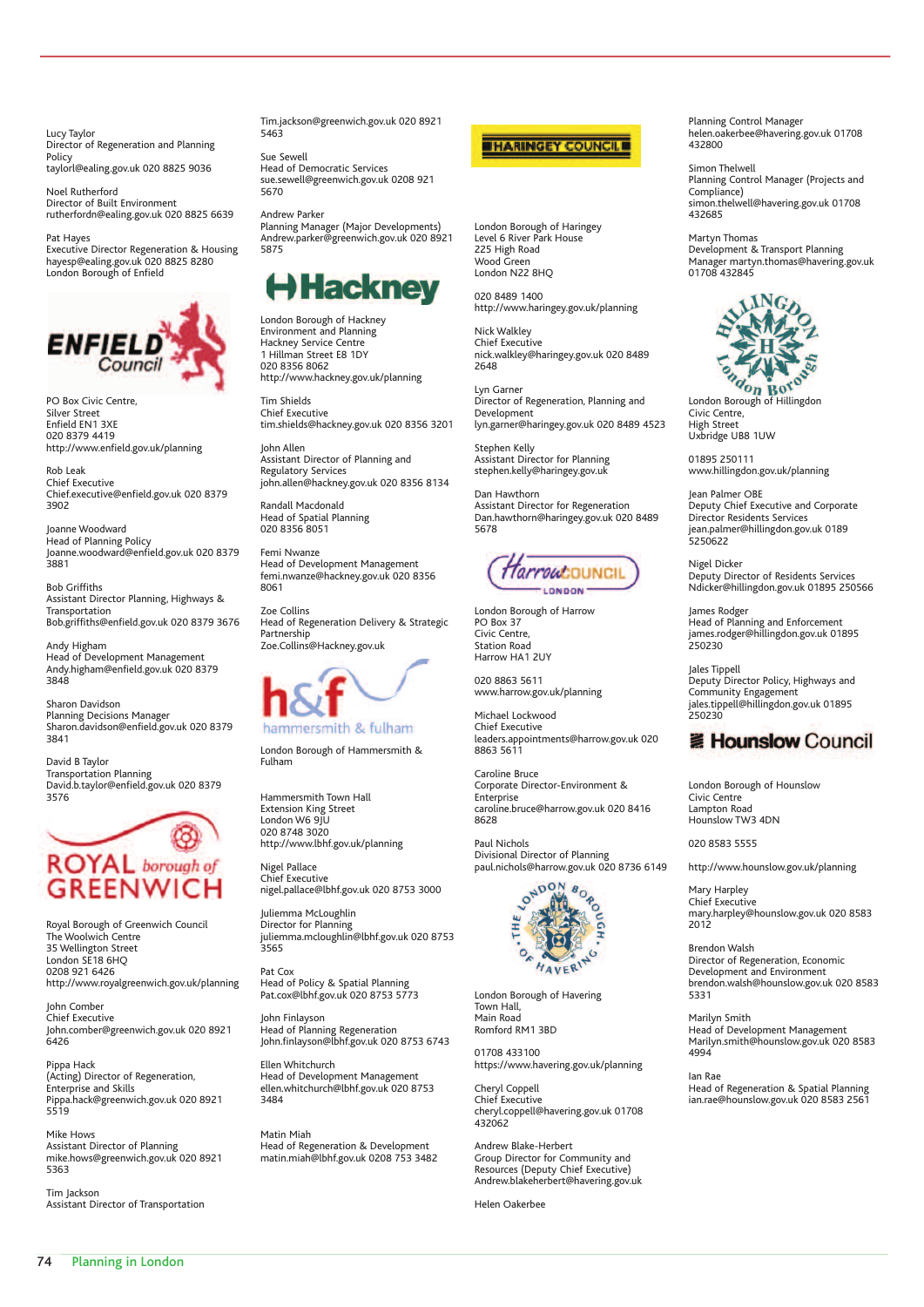

London Borough of Islington London Borough of Islington 222 Upper Street 222 Upper Street London N1 1XR London N1 1XR

020 7527 6743 http://www.islington. 020 7527 6743 http://www.islington. gov.uk/ services/planning gov.uk/ services/planning

Lesley Seary, Chief Executive lesley.seary@islington.gov.uk 020 7527 lesley.seary@islington.gov.uk 020 7527 3136 3136 Lesley Seary, Chief Executive

Karen Sullivan Karen Sullivan Service Director of Planning & Service Director of Planning & Development Karen.sullivan@islington.gov.uk 020 7527 Karen.sullivan@islington.gov.uk 020 7527 2949 2949 Development

Eshwyn Prabhu Eshwyn Prabhu Team Leader for Planning & Projects Team Leader for Planning & Projects eshwyn.prabhu@islington.gov.uk 020 7527 eshwyn.prabhu@islington.gov.uk 020 7527 2450 2450

ictoria Geoghegan<br>ead of Development Management & Building Control Building Control Victoria.Geoghegan@islington.gov.uk Victoria.Geoghegan@islington.gov.uk Victoria Geoghegan Head of Development Management &

Andrew Marx Deputy Head of Development Management Deputy Head of Development Management & Building Control, Andrew.marx@ & Building Control, Andrew.marx@ islington.gov.uk 020 7527 2045 islington.gov.uk 020 7527 2045 Andrew Marx

Sakiba Gurda Sakiba Gurda Planning Policy Team Leader Planning Policy Team Leader sakiba.gurda@islington.gov.uk sakiba.gurda@islington.gov.uk 020 7527 2731 020 7527 2731

### The Royal Borough of

Kensington and Chelsea

Royal Borough of Kensington and Chelsea Royal Borough of Kensington and Chelsea The Town Hall, The Town Hall, Hornton Street London W8 7NX London W8 7NX Hornton Street

020 7361 3000<br>planning@rbkc.gov.uk 020 7361 3000

www.rbkc.gov.uk/planning

chief.executive@rbkc.gov.uk 020 7361 22999 Nicholas Holgate<br>chief.executive@rbkc.gov.uk 020 7361 2299 Chief Executive Nicholas Holgate

Graham.Stallwood@rbkc.gov.uk 020 7361 2612 Graham Stallwood Development<br>Graham.Stallwood@rbkc.gov.uk 020 7361 2612 Executive Director of Planning and Borough Development



Royal Borough of Kingston upon Thames Royal Borough of Kingston upon Thames Guildhall 2, Guildhall 2, High Street High Street

Kingston upon Thames KT1 1EU Kingston upon Thames KT1 1EU 020 8547 5002 020 8547 5002 www.kingston.gov.uk/planning www.kingston.gov.uk/planning

Bruce McDonald Bruce McDonald Chief Executive Chief Executive bruce.mcdonald@kingston.gov.uk 020 8547 bruce.mcdonald@kingston.gov.uk 020 8547 5150 5150

Darren Richards Darren Richards Head of Planning and Transport Head of Planning and Transport darren.richards@rbk.kingston.gov.uk 020 darren.richards@rbk.kingston.gov.uk 020 8547 5933 8547 5933

Roy Thompson Roy Thompson Director of Place Director of Place roy.thompson@rbk.kingston.gov.uk roy.thompson@rbk.kingston.gov.uk



London Borough of Lambeth London Borough of Lambeth Phoenix House 10 Wandsworth Road 10 Wandsworth Road London SW8 2LL London SW8 2LL Phoenix House

020 7926 1180 020 7926 1180 http://www.lambeth.gov.uk/planning http://www.lambeth.gov.uk/planning

Sean Harriss Sean Harriss Chief Executive Chief Executive sharriss@lambeth.gov.uk 020 7926 9677 sharriss@lambeth.gov.uk 020 7926 9677

Alison Young Alison Young Divisional Director for Planning, Divisional Director for Planning, Regeneration and Enterprise Regeneration and Enterprise

Neil Vokes Neil Vokes Project Manager in Planning, Regeneration Project Manager in Planning, Regeneration and Enterprise and Enterprise NVokes@lambeth.gov.uk NVokes@lambeth.gov.uk

Rachel Sharpe Rachel Sharpe Divisional Director Housing Strategy and Divisional Director Housing Strategy and

Partnership Partnership rshape@lambeth.gov.uk rshape@lambeth.gov.uk



London Borough of Lewisham London Borough of Lewisham Town Hall, Town Hall, Catford London SE6 4RU London SE6 4RU Catford

020 8314 6000 http://www.lewisham.gov.uk/planning http://www.lewisham.gov.uk/planning 020 8314 6000

Barry Quirk CBE, Chief Executive Barry Quirk CBE, Chief Executive barry.quirk@lewisham.gov.uk 020 8314 barry.quirk@lewisham.gov.uk 020 8314 6447 6447

Gavin Cooper, Development Manager Gavin Cooper, Development Manager gavin.cooper@lewisham.gov.uk gavin.cooper@lewisham.gov.uk 020 8314 9271 020 8314 9271

John Miller, Head of Planning John Miller, Head of Planning john.miller@lewisham.gov.uk 020 8314 john.miller@lewisham.gov.uk 020 8314 8706 8706

Chris Brodie, Growth Area Manager Chris Brodie, Growth Area Manager chris.brodie@lewisham.gov.uk 020 8314 chris.brodie@lewisham.gov.uk 9162 020 8314 9162



London Borough of Merton London Borough of Merton Merton Civic Centre Merton Civic Centre London Road, London Road, Morden Surrey SM4 5DX Surrey SM4 5DX Morden

020 8545 3837 020 8545 3837

http://www.merton.gov.uk/planning http://www.merton.gov.uk/planning

Ged Curran Ged Curran Chief Executive chief.executive@merton.gov.uk 020 8545 chief.executive@merton.gov.uk 020 8545 3332 3332 Chief Executive

Chris Lee Chris Lee Director of Environment & Regeneration Director of Environment & Regeneration chris.lee@merton.gov.uk 020 8274 4901 chris.lee@merton.gov.uk 020 8274 4901

Simon Williams Simon Williams Director of Community and Housing Director of Community and Housing Simon.williams@merton.gov.uk 020 8545 Simon.williams@merton.gov.uk 020 8545 3680 3680



London Borough of Newham London Borough of Newham Newham Dockside Newham Dockside 1000 Dockside Road 1000 Dockside Road London E16 2QU London E16 2QU

020 8430 2000 020 8430 2000 www.newham.gov.uk/planning www.newham.gov.uk/planning

Kim Bromley-Derry Kim Bromley-Derry Chief Executive Chief Executive Kim.bromley-derry@newham.gov.uk Kim.bromley-derry@newham.gov.uk Jackie Belton Jackie Belton Executive Director for Strategic Executive Director for Strategic ommissioning<br>ickie.belton@newham.gov.uk Commissioning Jackie.belton@newham.gov.uk

VACANT Director for Commissioning (Planning & Director for Commissioning (Planning & Regeneration) Regeneration)



Deirdra Armsby Head of Planning and Physical Regeneration Head of Planning and Physical Regeneration deirdra.armsby@newham.gov.uk deirdra.armsby@newham.gov.uk ondon Borough of Redbridge<br>28-142 High Road<br>-Ilford, London IG1 1DD Ilford, London IG1 1DD Deirdra Armsby London Borough of Redbridge 128-142 High Road

020 8554 5000 020 8554 5000 http://www.redbridge.gov.uk/Planning http://www.redbridge.gov.uk/Planning

Roger Hampson, Chief Executive Roger Hampson, Chief Executive roger.hampson@redbridge.gov.uk 020 8708 roger.hampson@redbridge.gov.uk 020 8708 2100 2100

Fiona Dunning Fiona Dunning Head of Development Management Head of Development Management 020 8708 2052 Fiona.dunning@redbridge.gov.uk 020 8708 Fiona.dunning@redbridge.gov.uk 020 8708 2052 2052 020 8708 2052

Mark Lucas Mark Lucas Head of Inward Investment & Enterprise Head of Inward Investment & Enterprise 020 8708 2143 020 8708 2143 mark.lucas@redbridge.gov.uk mark.lucas@redbridge.gov.uk

John Pearce John Pearce Head of Planning Policy and Environment Head of Planning Policy and Environment 020 8708 2843 john.pearce@redbridge.gov.uk 020 708 john.pearce@redbridge.gov.uk 020 708 2843 2843 020 8708 2843

Amrik Notta Head of Building Control Head of Building Control 020 8708 2521 020 8708 2521 amrik.notta@redbridge.gov.uk 020 8708 amrik.notta@redbridge.gov.uk 020 8708 2521 2521 Amrik Notta



London Borough of Richmond Upon Thames London Borough of Richmond Upon Thames Civic Centre Civic Centre 44 York Street 44 York Street Twickenham TW1 3BZ Twickenham TW1 3BZ

020 8891 1411 020 8891 1411 www.richmond.gov.uk/planning www.richmond.gov.uk/planning

Gillian Norton Gillian Norton Chief Executive Chief Executive g.norton@richmond.gov.uk 020 8891 7908 g.norton@richmond.gov.uk 020 8891 7908

Paul Chadwick Paul Chadwick Director of Environment Director of Environment p.chadwick@richmond.gov.uk 020 8891 p.chadwick@richmond.gov.uk 020 8891 7870 7870

David Barnes David Barnes Head of Development and Enforcement Head of Development and Enforcement d.barnes@richmond.gov.uk 020 8891 7477 d.barnes@richmond.gov.uk 020 8891 7477

Andrew Darvill Andrew Darvill Assistant Director of Traffic and Transport Assistant Director of Traffic and Transport a.darvill@richmond.gov.uk 020 8891 7070 a.darvill@richmond.gov.uk 020 8891 7070

Jon Freer Jon Freer Assistant Director, Development and Street Assistant Director, Development and Street

Scene Scene j.freer@richmond.gov.uk 020 8891 7319 j.freer@richmond.gov.uk 020 8891 7319

Philip Wealthy Philip Wealthy Head of Policy and Design Head of Policy and Design p.wealthy@richmond.gov.uk 020 8891 7320 p.wealthy@richmond.gov.uk 020 8891 7320

Robert Angus Robert Angus Development Control Manager Development Control Manager r.angus@richmond.gov.uk 020 8891 7271 r.angus@richmond.gov.uk 020 8891 7271

London Borough of Southwark 60 Tooley Street<br>ondon SE1 2QH 160 Tooley Street London SE1 2QH

020 7525 3559 www.southwark.gov.uk/planning www.southwark.gov.uk/planning 020 7525 3559

Eleanor Kelly Chief Executive Chief Executive eleanor.kelly@southwark.gov.uk 020 7525 eleanor.kelly@southwark.gov.uk 020 7525 7171 7171 Eleanor Kelly

Deborah Collins Deborah Collins trategic Director of Environment & leisure<br>eborah.collins@southwark.gov.uk 020 7525 0899 7525 0899 Strategic Director of Environment & leisure deborah.collins@southwark.gov.uk 020



London Borough of Sutton London Borough of Sutton 24 Denmark Road, 24 Denmark Road, Carshalton, Surrey SM5 2JG Surrey SM5 2JG Carshalton,

020 8770 5000 020 8770 5000 www.sutton.gov.uk/planning www.sutton.gov.uk/planning

Niall Bolger Niall Bolger Chief Executive Chief Executive niall.bolger@sutton.gov.uk 020 8770 5203 niall.bolger@sutton.gov.uk 020 8770 5203

Ade Adebayo Ade Adebayo Executive Head Asset Management & Executive Head Asset Management & Planning & Capital Delivery ade.adebayo@sutton.gov.uk 020 8770 6349 ade.adebayo@sutton.gov.uk 020 8770 6349 Planning & Capital Delivery

Eleanor Purser Eleanor Purser Executive Head of Economic Development Executive Head of Economic Development lanning and Sustainability<br>leanor.purser@sutton.gov.uk Planning and Sustainability eleanor.purser@sutton.gov.uk

Simon Latham Executive Head Housing and Regeneration Executive Head Housing and Regeneration simon.latham@sutton.gov.uk 020 8770 simon.latham@sutton.gov.uk 020 8770 6173 6173 Simon Latham

Mary Morrissey Mary Morrissey Strategic Director Environment, Housing Strategic Director Environment, Housing and Regeneration and Regeneration mary.morrissey@sutton.gov.uk mary.morrissey@sutton.gov.uk



London Borough of Tower Hamlets London Borough of Tower Hamlets Mulberry Place Mulberry Place 5 Clove Crescent 5 Clove Crescent London E14 2BE London E14 2BE

020 7364 5009 020 7364 5009 http://www.towerhamlets.gov.uk/planning http://www.towerhamlets.gov.uk/planning